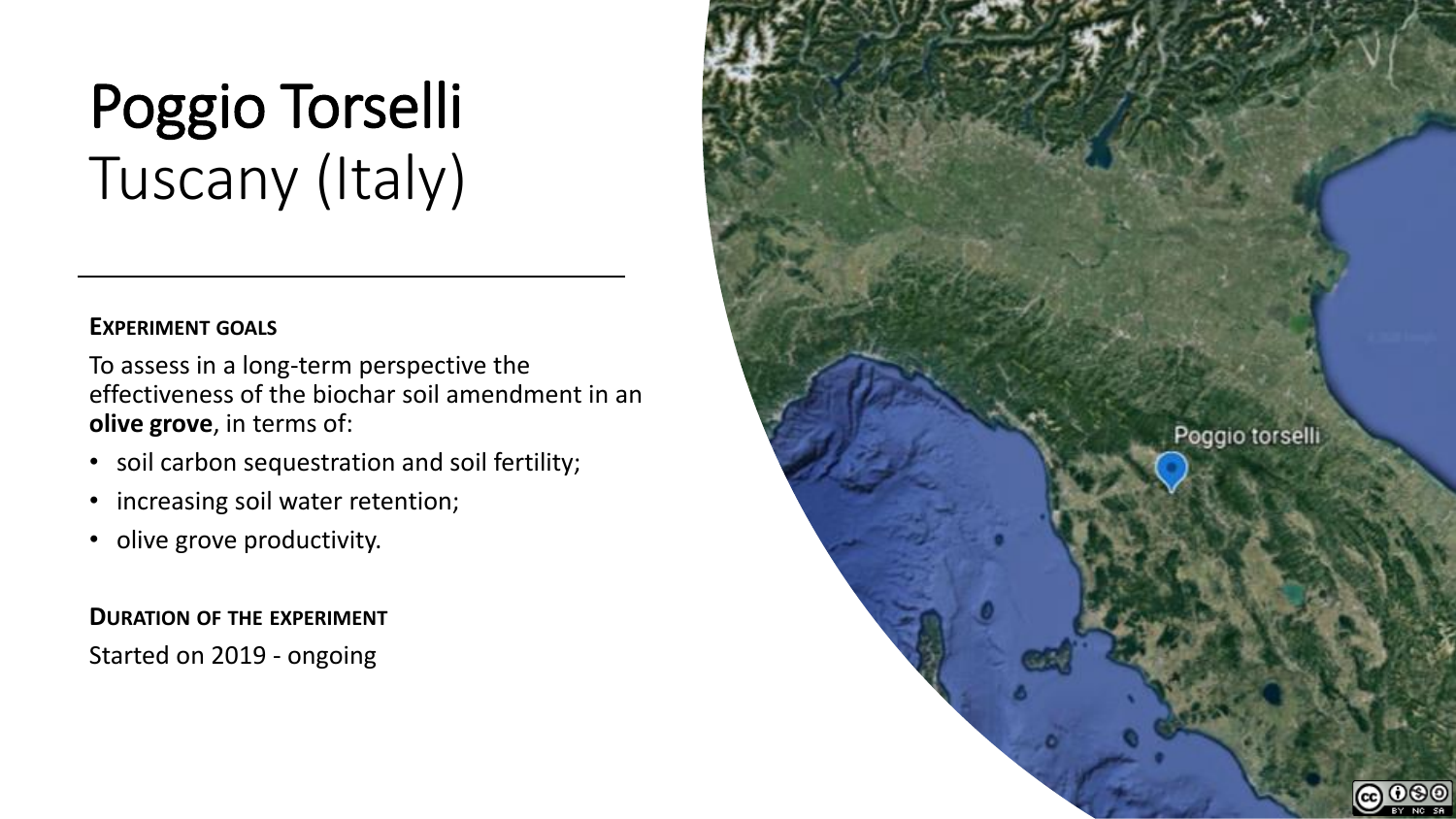# **SITE DESCRIPTION**

The field experiment was done in an olive grove at the "Poggio Torselli Estate" (Lat. 43◦40′15′′N; Long. 11◦12′ 33′′E; 230 m a.s.l.), planted in 1980 (cv. Frantoio). The olive grove has plant density of 400 trees ha<sup>-1</sup> (5 x 5 m) with a rows orientation is East-West. The olive grove is not irrigated. The soil is a clay loam with a pH of 7.5 (USDA). Two treatments were applied selecting 14 plants of the same age for each treatments. Biochar treatment: we distributed 15 kg (dry weight) of biochar per plant in the crown tree projection and after biochar application by hand, the biochar was incorporated into the soil using a chisel plow tiller at 0.3 m depth. The 14 Control plant were identified and the same soil and the same tillage was of the biochar plants has been done.

## **BIOCHAR AND ITS APPLICATION IN THE FIELD**

The biochar applied was a commercial charcoal obtained wood through a pyrolisis process. The biochar at the end of the pyrolisis was crushed into particles smaller than 5 cm of diameter before the soil application. Chemical and physical characteristics have been determined.



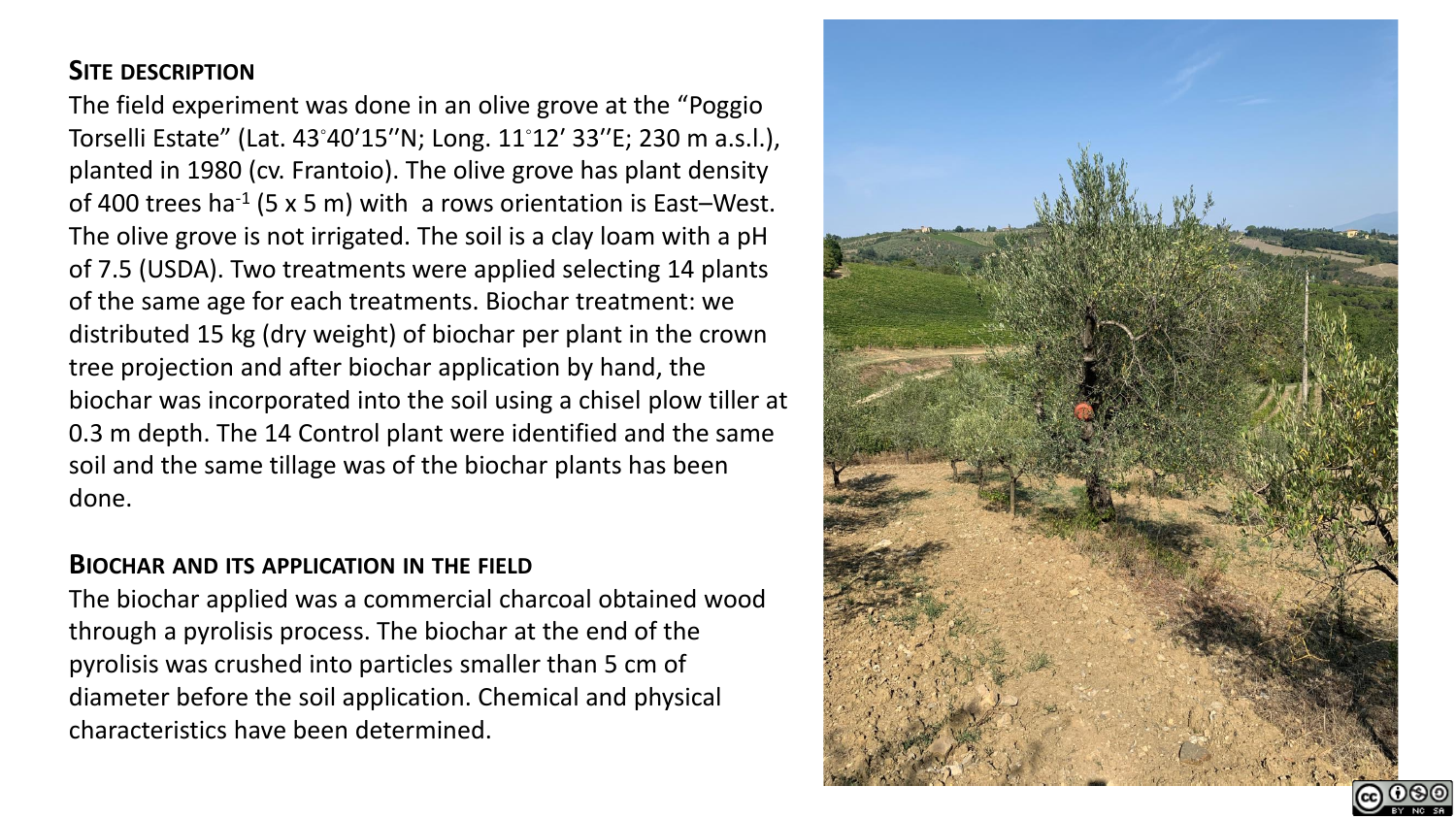# **MEASURED PARAMETERS Field conditions**: meteorological data, **Soil analysis and interactions with biochar**: periodic soil analysis, pH, water retention, soil biological index. **Biochar dynamics and matrices**: soil carbon content. **Production data**: quality and quantity of olive.

#### **PLANNED ACTIVITIES OR POTENTIAL EXPERIMENTAL ACTIVITIES**

The long-term field experiment of Poggio Torselli will be designed to represent an opportunity for the scientific community to test and verify the long-term effects of adding biochar to soil.